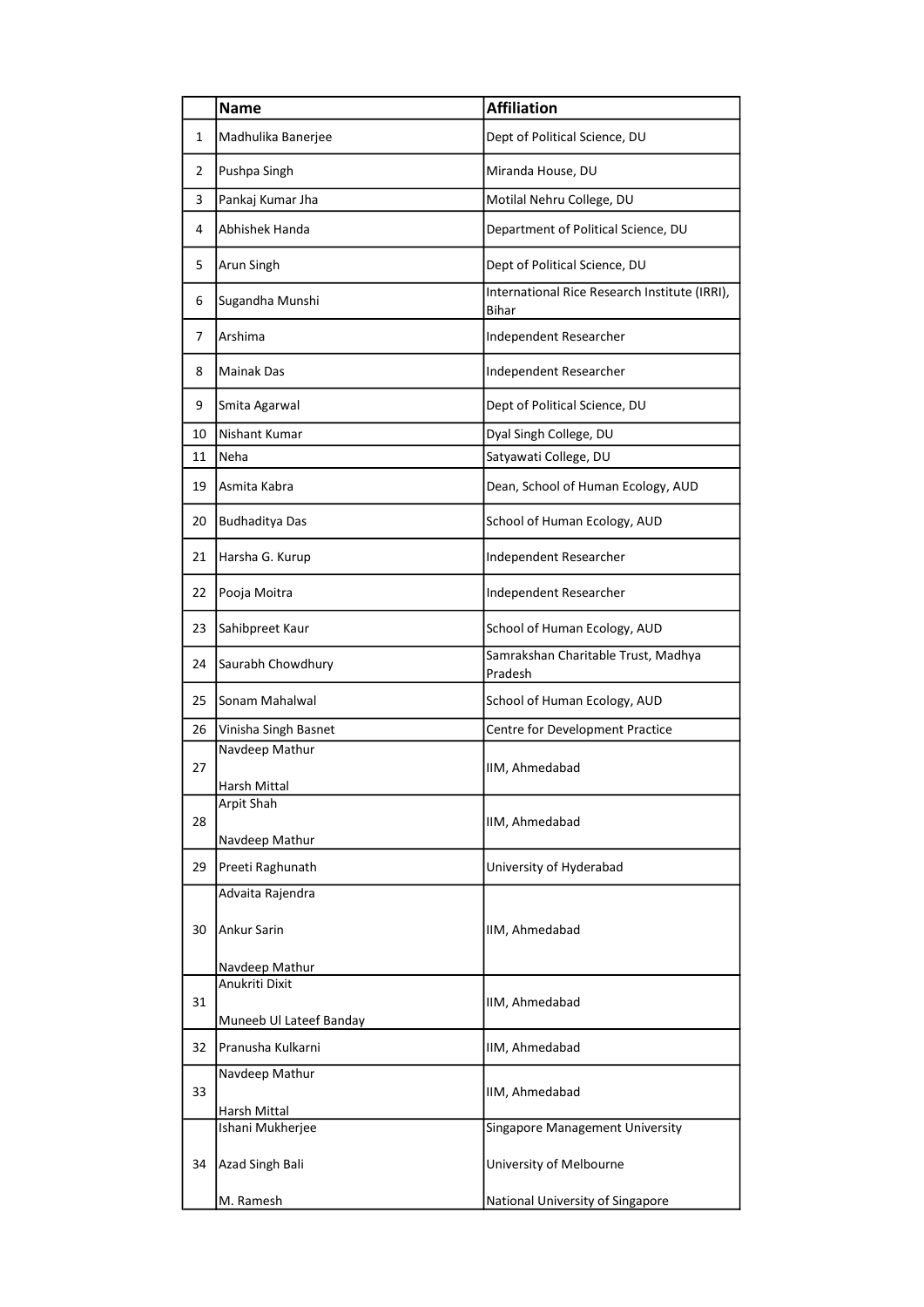|    | Kris Hartley            |                                                    |
|----|-------------------------|----------------------------------------------------|
| 35 |                         | University of Melbourne                            |
|    | Glen Kuecker            | DePauw University, USA                             |
| 36 | Bria Yifei              | National University of Singapore                   |
| 37 | Dayashankar Maurya      | T. A. Pai Management Institute, Karnataka          |
| 38 | Altaf Virani            | National University of Singapore                   |
| 40 | Azad Bali               | University of Melbourne                            |
| 42 | Rakshitha Ram           | ISB, Hyderabad                                     |
| 43 | Siddharth Sekhar Singh  | ISB, Hyderabad                                     |
|    | Anjor Bhaskar           | TISS, Mumbai                                       |
| 44 |                         | ISB, Hyderabad                                     |
|    | Preeti Singh Gautam     |                                                    |
|    | Shradhey Parijat Prasad |                                                    |
| 45 | Nishka Sharma           | ISB, Hyderabad                                     |
|    | Prasanna Tantri         |                                                    |
| 46 | Ramya Munjuluri         | ISB, Hyderabad                                     |
|    |                         |                                                    |
| 47 | Rakesh Allu             | ISB, Hyderabad                                     |
|    | Maya Ganesh             |                                                    |
| 48 | Sarang Deo              | ISB, Hyderabad                                     |
|    | Sripad Devalkar         |                                                    |
|    | Shradhey Parijat Prasad |                                                    |
| 49 | Nishka Sharma           | ISB, Hyderabad                                     |
|    | Aditya Murlidharan      |                                                    |
| 50 | Bidisha Chaudhuri       | IIIT, Bengaluru                                    |
|    | Piyali Ghosh            |                                                    |
| 51 |                         | IIM, Ranchi                                        |
|    | Tanusree Dutta          |                                                    |
| 52 | Parul Mathur            | ISB, Hyderabad                                     |
| 53 | Smriti Parsheera        | National Institute of Public Finance and<br>Policy |
|    | Sachin Garg             |                                                    |
| 54 |                         | ISB, Hyderabad                                     |
|    | Isha Mahajan            |                                                    |
| 55 | Ashay Kadam             | IIM, Udaipur                                       |
| 56 | <b>Puran Singh</b>      | IIT, Mandi                                         |
| 57 | Anil Gupta              | University of Jammu, Jammu                         |
|    | Neelika Arora           | Central University of Jammu, Jammu                 |
| 58 | Deepanshi Bhardwaj      | ISB, Hyderabad                                     |
| 59 | Apoorva Bhalla          | IIIT, Bengaluru                                    |
|    |                         |                                                    |
|    | Amit Prakash            |                                                    |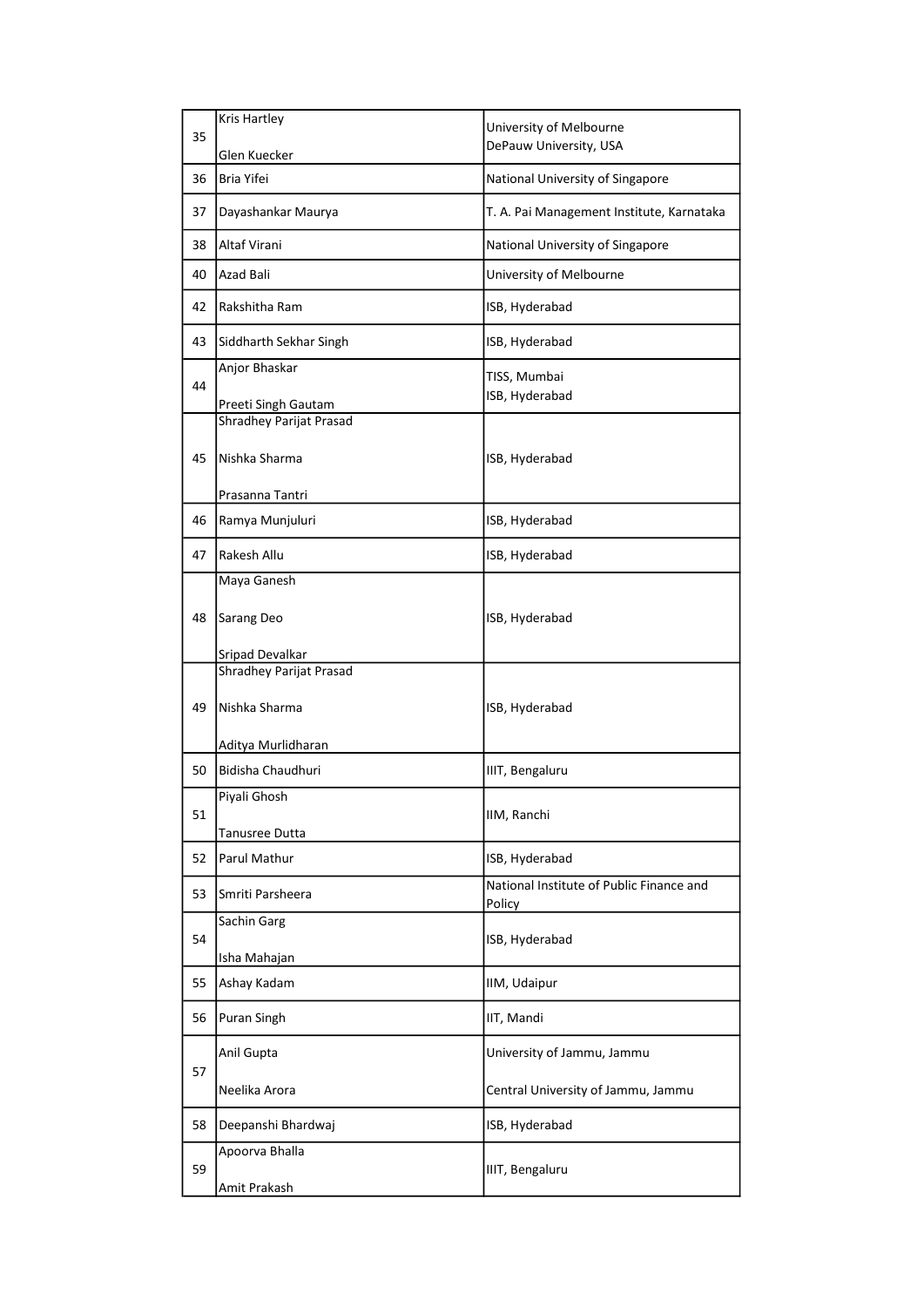|    | Kaushik Bhattacharjee              |                                                                     |
|----|------------------------------------|---------------------------------------------------------------------|
| 60 |                                    | T. A. Pai Management Institute, Karnataka                           |
|    | Shirshendu Ganguly<br>Anirudh Syal | ISB, Hyderabad                                                      |
|    |                                    |                                                                     |
| 61 | Navanath Saharia                   | IIT, Manipur                                                        |
|    | Nandini Seth                       | IIM, Bengaluru                                                      |
|    | Shailaja Fennel                    |                                                                     |
| 62 | P.B Anand                          | University of Cambridge                                             |
|    | Shruti Dhaundiyal                  |                                                                     |
| 63 |                                    |                                                                     |
|    | Rachel Abbey                       |                                                                     |
| 64 | Rekha Bhangaonkar                  |                                                                     |
| 65 | Rohit Jain                         | TISS Tuljapur Campus, Maharashtra                                   |
| 66 | Sampat Kale                        | TISS Tuljapur Campus, Maharashtra                                   |
| 67 | Sri Krishna Sudheer Patoju         | TISS Tuljapur Campus, Maharashtra                                   |
| 68 | <b>Pravin Mote</b>                 | Director of Centre for People's Collective,<br>Nagpur               |
| 69 | Sajal Kulkarni                     | Revitalizing Rainfed Network in India                               |
| 70 | Satyajit Singh                     | Department of Political Science, DU                                 |
|    | Aditi Tyagi                        | Dept. of Good Governance and Public                                 |
| 73 |                                    | Policy,                                                             |
|    | Pratima Sarangi                    | Sri Sri University, Cuttack                                         |
| 74 | Maneesha Pandey                    | Hindu College, DU                                                   |
| 75 | Mohnish Kedia                      | LKY School of Public Policy, National                               |
|    | M. Ramesh                          | University of Singapore                                             |
|    |                                    |                                                                     |
| 76 | Vishakha Goyal                     | Department of Economics, Galgotias<br>University, Greater Noida, UP |
|    |                                    |                                                                     |
| 77 | Barkha Dubey                       | Dept of Political Science, DU                                       |
| 78 | Pooja Singh Kashia                 | <b>BBAU, Lucknow</b>                                                |
|    | T. K. Khuveio                      | Dept of Political Science, DU                                       |
| 79 | Adazia Ophrii                      | CSLG, JNU                                                           |
|    | Mhadeno Jungi                      | Dept. of Pol Science, Miranda House                                 |
| 80 | <b>Robert Chambers</b>             | Formerly Faculty at IDS, Sussex                                     |
|    | Kriti Seth                         |                                                                     |
| 81 |                                    | Dept of Political Science, DU                                       |
|    | Akshay Bhambri                     |                                                                     |
| 82 | Geetha Krishna Saraswathula        | School of Public Policy and Governance,<br>TISS, Hyderabad          |
|    | Manikanta Reddy                    |                                                                     |
|    |                                    | Ernst & Young LPP, Guntur, Andhra Pradesh                           |
| 83 | <b>Bincy Mathew</b>                | Public Health Foundation of India                                   |
| 84 | Sanjay Kumar Rajhans               | Dept of Public Policy, NRU - HSE, Moscow                            |
| 85 | Rachna Kumari Prasad               | Mata Sundri College, DU                                             |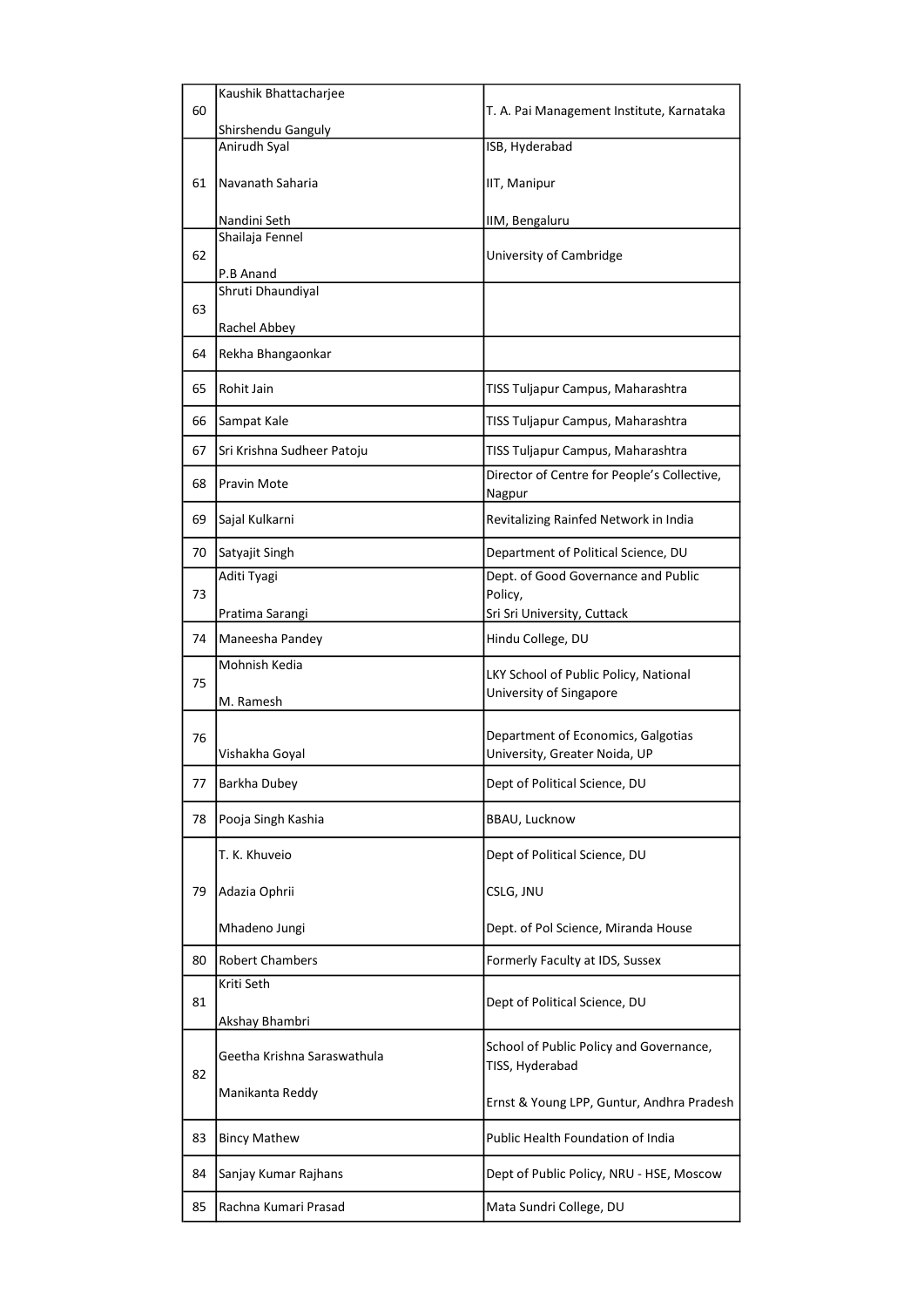| 86  | Sangita Dhal                                        | Kalindi College, DU                                                                                                                                                                                           |
|-----|-----------------------------------------------------|---------------------------------------------------------------------------------------------------------------------------------------------------------------------------------------------------------------|
| 87  | Namrata Singh                                       | Miranda House, DU                                                                                                                                                                                             |
| 88  | Kalpana Dixit                                       | TISS, Tuljapur Campus                                                                                                                                                                                         |
| 90  | Skylab Sahu                                         | Miranda House College. DU                                                                                                                                                                                     |
| 93  | Ruchi Shree                                         | Janaki Devi Memorial College, DU                                                                                                                                                                              |
| 94  | Tanvir Aeijaz                                       | Ramjas College, DU                                                                                                                                                                                            |
| 95  | Sk Tawfique M Haque<br>Syeda Lasna Kabir            | Institute of Public Policy and Governance,<br>North South University, Dhaka, Bangladesh<br>Department of Public Administration,<br>University of Dhaka, Dhaka, Bangladesh                                     |
| 96  | Assaf Meydani                                       | The Academic College of Tel-Aviv Yaffo,<br>Israel                                                                                                                                                             |
| 97  | Avantika Singh                                      | Dept of Political Science, DU                                                                                                                                                                                 |
| 98  | Anandita Biswas                                     | Diamond Harbour Women's University,<br>West Bengal                                                                                                                                                            |
| 99  | Rinki                                               | Dept of Political Science, DU                                                                                                                                                                                 |
| 100 | Malvika Singh                                       | Shivaji College, DU                                                                                                                                                                                           |
| 101 | Anuranjita Wadhwa                                   | Bharti College, DU                                                                                                                                                                                            |
| 102 | Kasturi Datta                                       | Hindu College, DU                                                                                                                                                                                             |
| 103 | Shubhra Pant Kothari                                | Zakir Husain Delhi College (Evening), DU                                                                                                                                                                      |
| 106 | Inderjeet Singh Sodhi                               | Department of Local<br>Governance, Rajiv Gandhi National Institute<br>of Youth Development (Govt. of India),<br>Sriperumbudur,<br>Tamil Nadu.                                                                 |
| 107 | Chandrachur Singh                                   | Department of Political Science, Hindu<br>College                                                                                                                                                             |
| 108 | Kamal Nayan Choubey                                 | Dyal Singh College, DU                                                                                                                                                                                        |
| 110 | Syeda Lasna Kabir<br>Mahjabin Sultana Mitul         | Department of Public Administration,<br>University of Dhaka, Bangladesh<br>Department of Public Administration and<br>Governance Studies, Jatiya Kabi Kazi Nazrul<br>Islam University, Mymensingh, Bangladesh |
| 111 | Ishtiaq Jamil<br>Syeda Lasna Kabir<br>Ishtiaq Jamil | Department of Administration and<br>Organization Theory, University of Bergen,<br>Bergen, Norway<br>Department of Public Administration,<br>University of Dhaka, Bangladesh                                   |
| 112 | M.Mahfuzul Haque                                    | North South University, Dhaka, Bangladesh                                                                                                                                                                     |